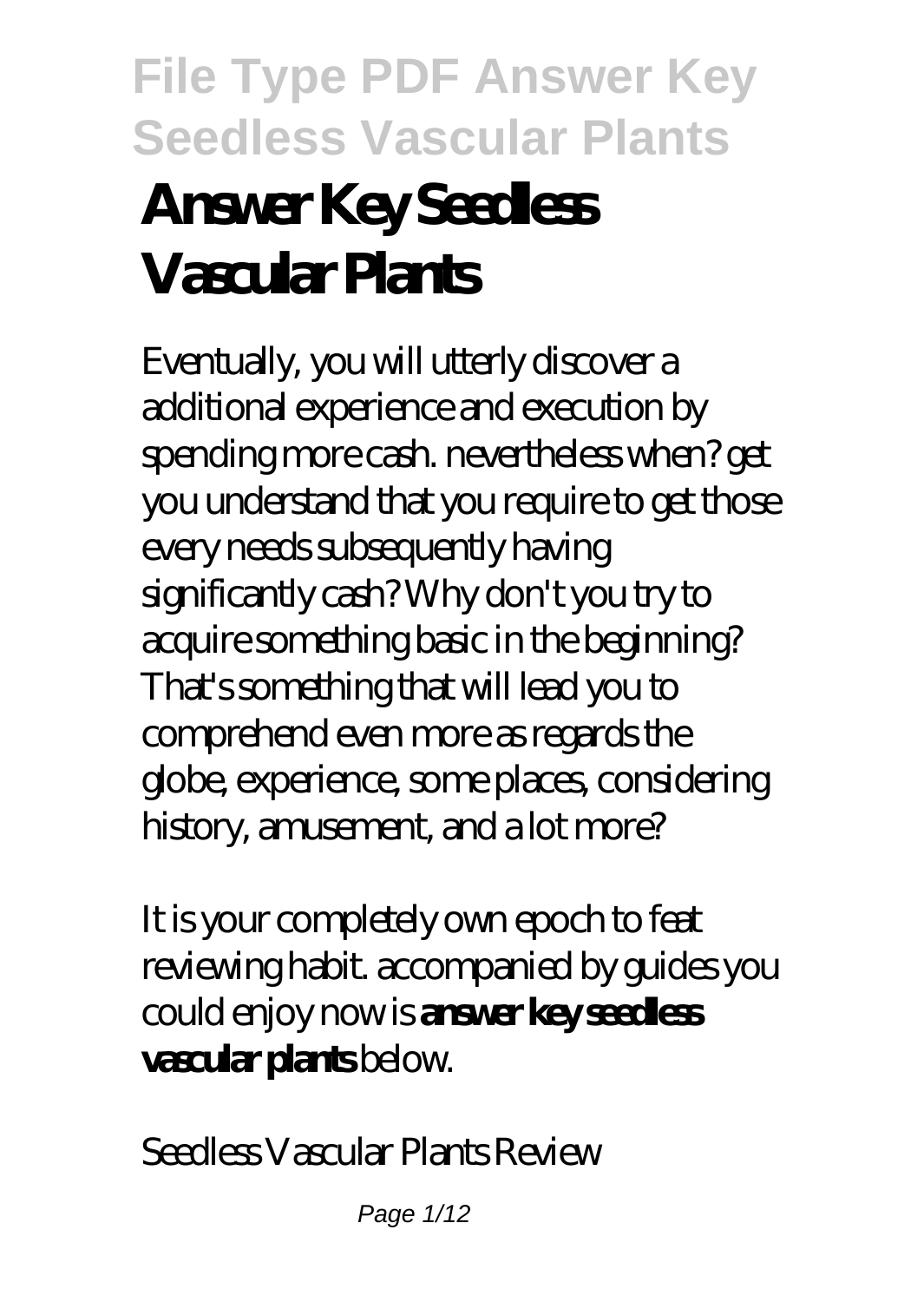*Introduction to Seedless Vascular Plants* Seedless Vascular Plants (ferns) Chapter 21 ( video ) Seedless Vascular Plants. Seedless Vascular Plants Seedless Vascular Plants Seedless Vascular Plants *Seedless Vascular Plants: Polypodiophyta* Ethnobotany 020 seedless vascular plants **Bio214 Plant Lecture 04 - Seedless Vascular Plants** PD I - Seedless Vascular Plants | BIALIGY.com *Seedless Vascular Plants Fern Time Lapse*

Plant EvolutionVascular vs. Nonvascular Plants How To Grow Ferns Bryophytes, the secret plants that surround us Seed dispersal -- The great escape

Lycophytes: Early Vascular Plants

An Overview Of The Tracheophytes (Vascular Plants) | Biology | Chegg Tutors Overview of Plant Classification: Vascular and Nonvascular Plants seedless vascular plants Non Vascular and Seedless Vascular Lecture: Seedless Vascular Plants*Field trip part 3: Seedless vascular plants Seedless* Page 2/12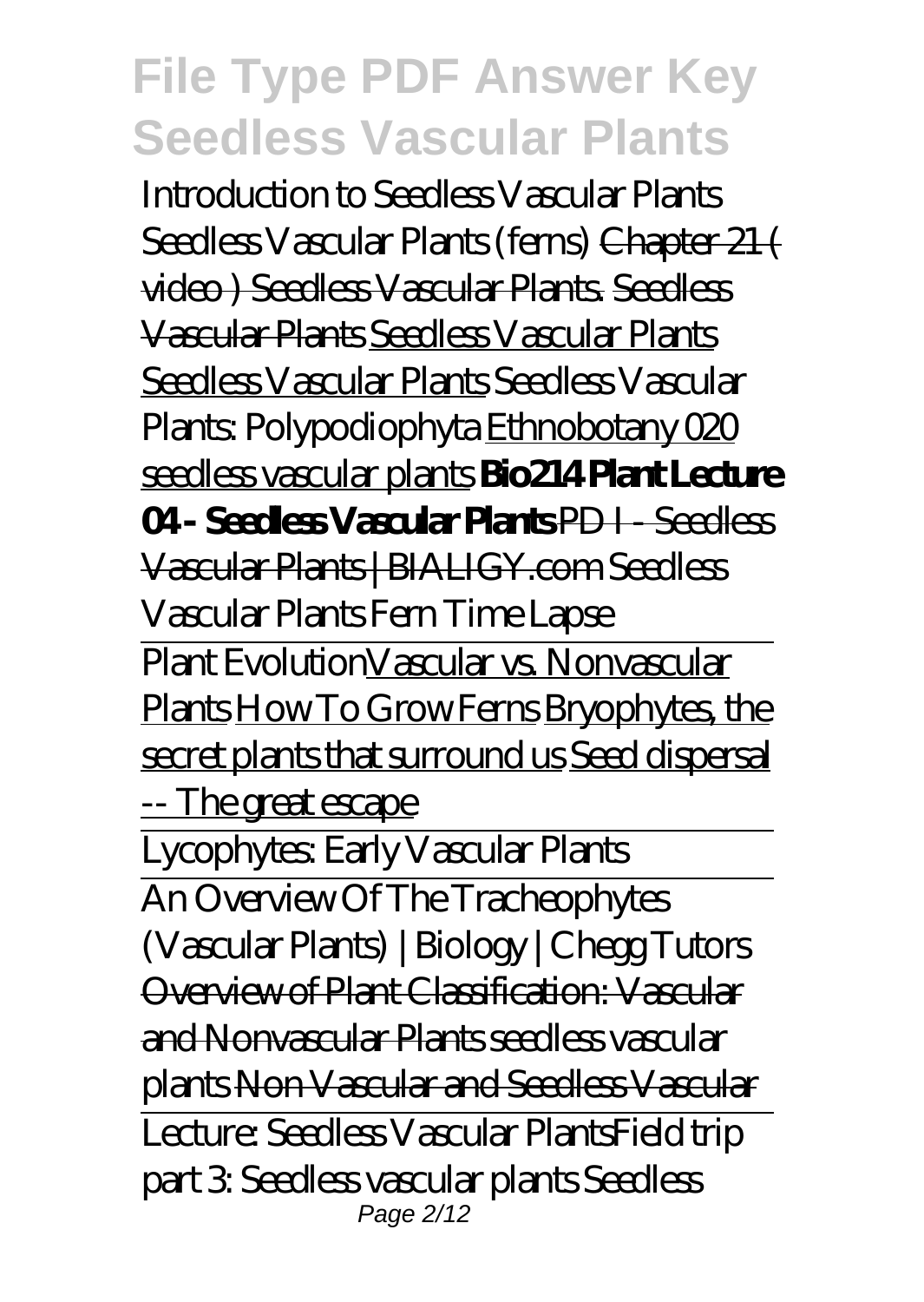*Vascular Plants, Biology Lecture | Sabaq.pk |* Tracheophytes Lecture#4 seedless vascular plants subdivisions Non spermatophytes in Urdu Hindi **Tracheophytes (Seedless Vascular Plants) | Ch. DIVERSITY IN PLANTS| 1ST YEAR | Dr. IJAZ AHMED |LEC#6** Lecture for 7th Grade Life Science Ch. 10.2 \"Plants without Seeds\" **Answer Key Seedless Vascular Plants**

Three major groups of non- vascular plants. 1. mosses- largest group fuzzy plant seen growing in cracks on the sidewalk, on trees and in shady areas2. liverworts- grow on moist rocks or soil by a stream3. hornwortsnot often seen (less that 100 species) live in  $moist soil often mixed with grass +16 more$ terms.

## **Seedless Vascular Plant: study guides and answers on Quizlet**

Name(s): Botany On-line Assignment 5 Topics 22 & 23 Algae Bryophytes and Page 3/12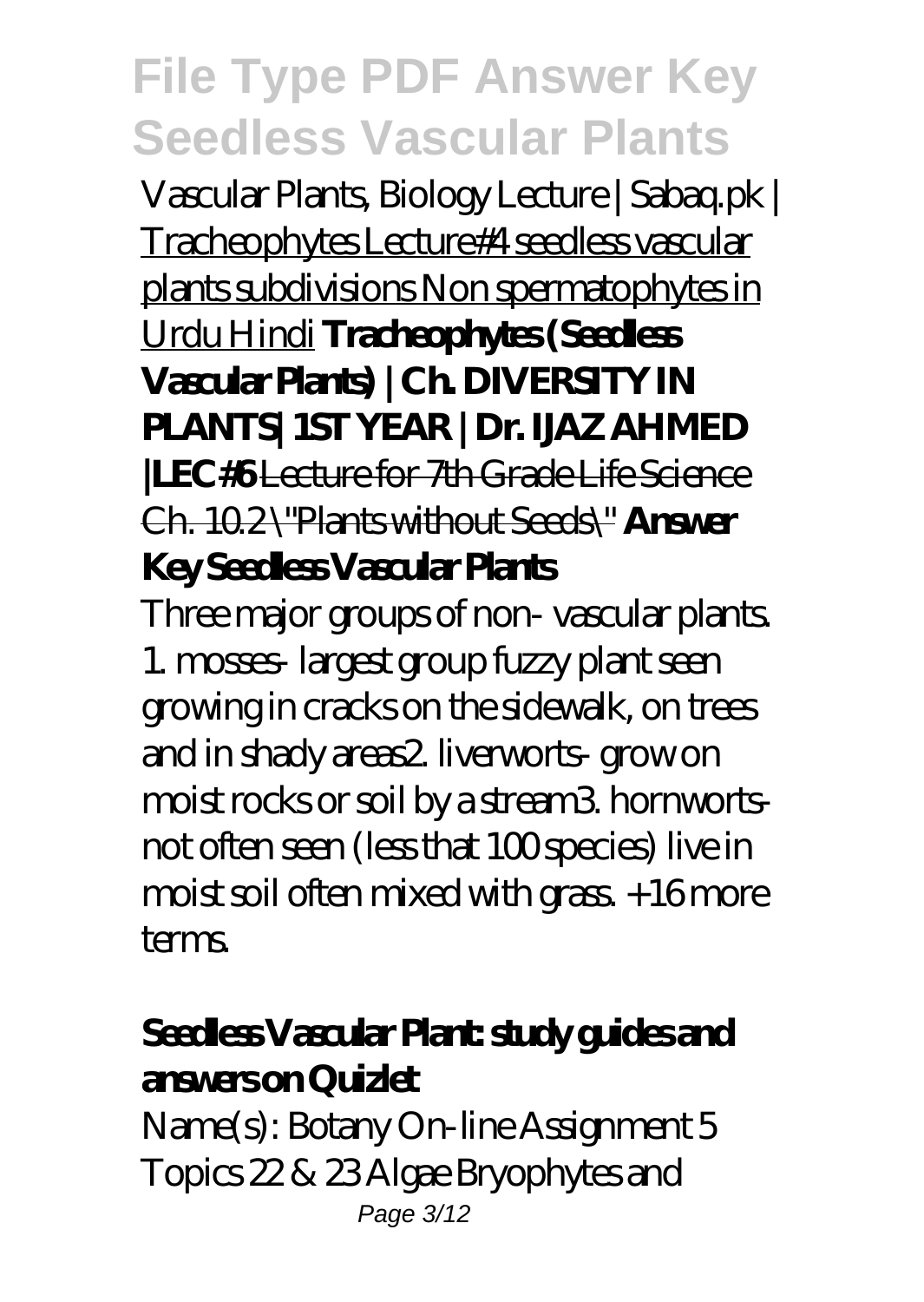Seedless vascular plants Due Wednesday 29 April (36 points) Readings Slide Shows 22 & 23 Chapters 19, 20 & 21 Algae 1. Although algae are polyphyletic (i.e., they are not related taxonomically), what are two characteristics that (nearly all) algae have in common? (2) They photosynthesize and they have a cellular level of ...

## **assignment 5.docx - Name(s Botany Online Assignment 5 ...**

With their large fronds, the true ferns are perhaps the most readily recognizable seedless vascular plants. They are also considered to be the most advanced seedless vascular plants and display characteristics commonly observed in seed plants. More than 20,000 species of ferns live in environments ranging from the tropics to temperate forests.

#### **25.4 Seedless Vascular Plants - Biology 2e |**

Page 4/12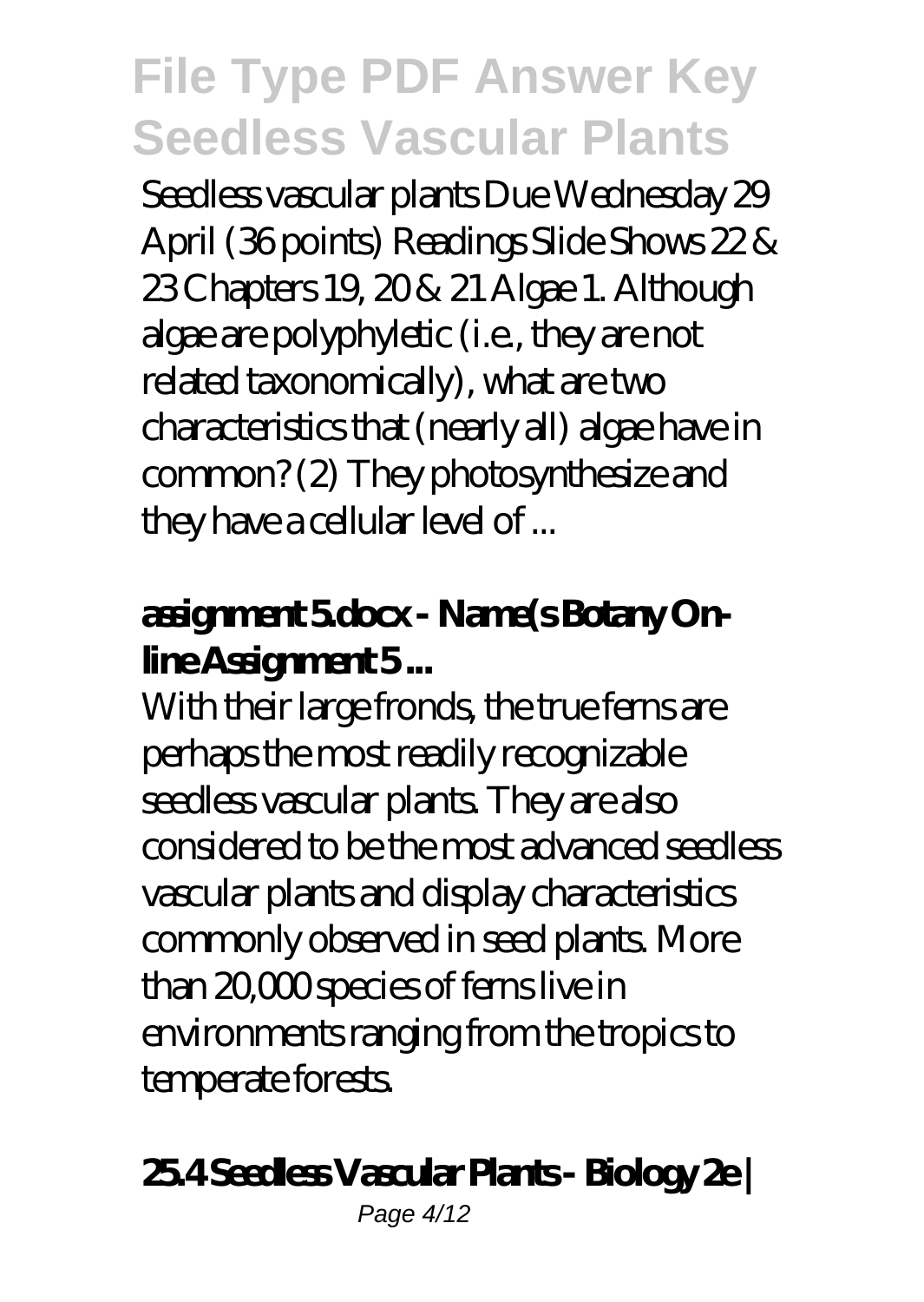## **OpenStax**

Plants Without Seeds Key Concepts What characteristics do the three groups of nonvascular plants share? What characteristics do the three groups of seedless vascular plants share? There are three major groups of nonvascular plants: mosses, liverworts, and hornworts. These low-growing plants live in moist areas where they

## **22.2 Seedless Plants Answer Key - Exam Answers Free**

Download Ebook Answer Key Seedless Vascular Plants Answer Key Seedless Vascular Plants Right here, we have countless ebook answer key seedless vascular plants and collections to check out. We additionally give variant types and as well as type of the books to browse. The agreeable book, fiction, history, novel, scientific research, as ...

Page 5/12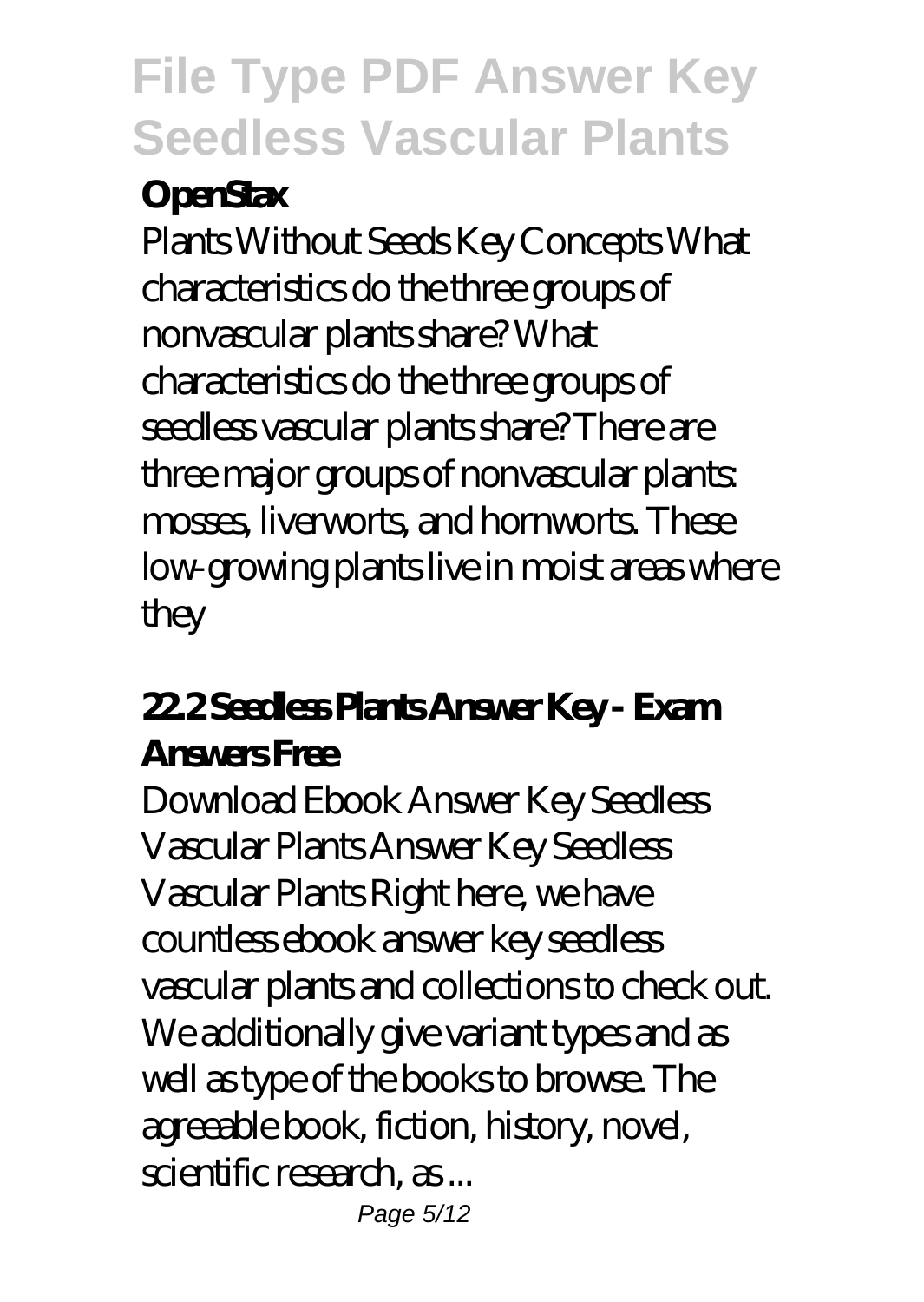### **Answer Key Seedless Vascular Plants**

Seedless Vascular Plants; Phylum Pterophyta (Ferns) As indicated in #1 of the website use the space below to draw a simple life cycle of the fern. Include in the life cycle 2N, N, sporophyte, gametophyte, meiosis, spores, egg, sperm, antheridium, archigonium, fertilization, sorus.

## **Seedless Plant Lab | Biology II Laboratory Manual**

Answer Key Seedless Vascular Plants vpn.sigecloud.com.br Seedless vascular plants Club mosses, Spike Mosses, Quillworts (Phylum Lycophyta)Horsetails, Whisk Ferns, Ferns (Phylum Pterophyta) Gymnosperms (vascular, naked seeds)

## **Answer Key Seedless Vascular Plants atcloud.com**

Ferns and Whisk Ferns. Ferns are Page 6/12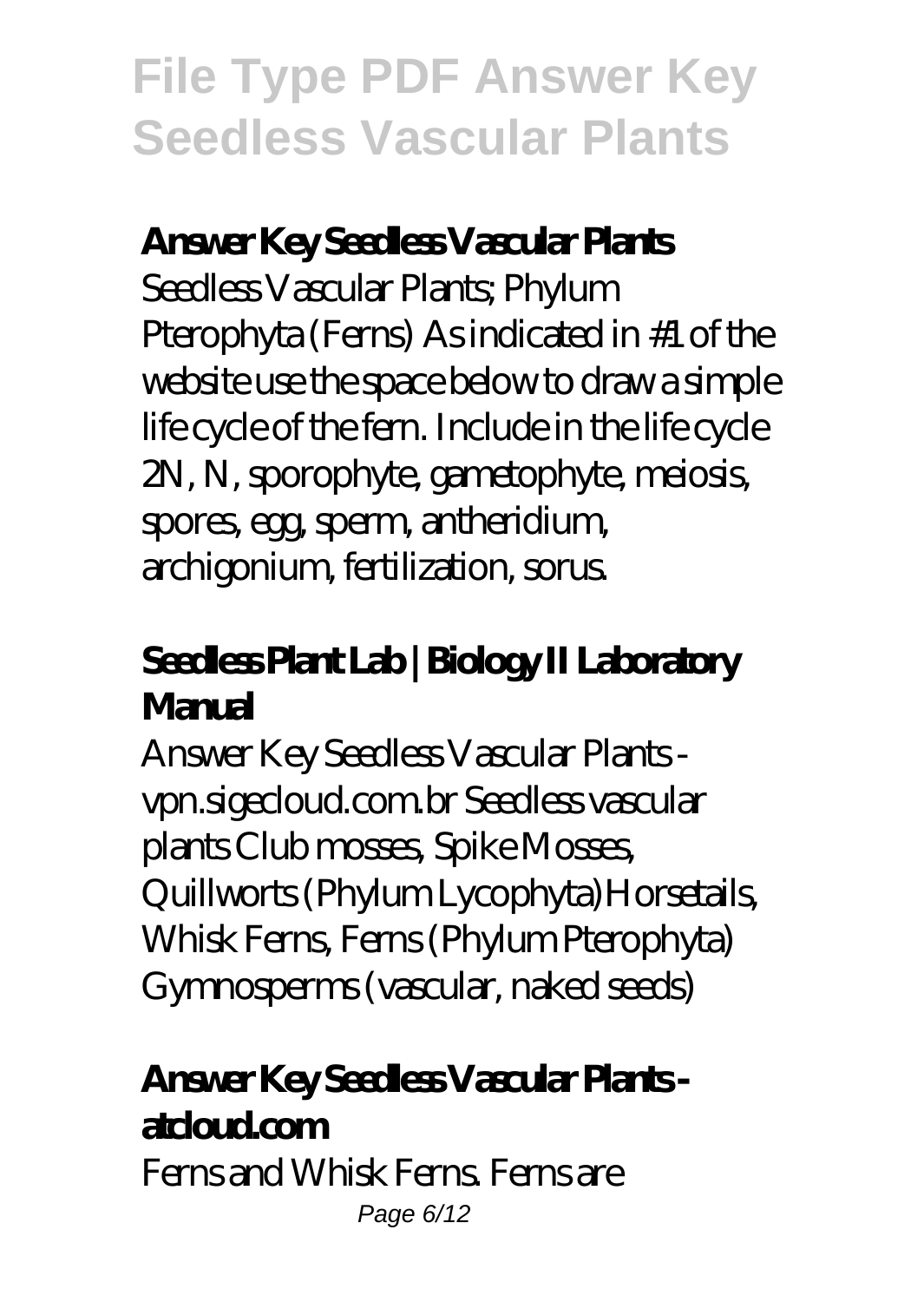considered the most advanced seedless vascular plants and display characteristics commonly observed in seed plants. Ferns form large leaves and branching roots. In contrast, whisk ferns, the psilophytes, lack both roots and leaves, which were probably lost by evolutionary reduction.

### **14.2: Seedless Plants - Biology LibreTexts**

leaf shape is the answer. What are the key differences between Bryophytes and seedless vascular plants? seedless vascular plants have true vascular tissue which bryophytes lack. also the dominant...

## **Difference between nonvascular plants and vascular ...**

The key difference between vascular and nonvascular plants is that the vascular plants have a vascular tissue to transport water, minerals and nutrients while the nonvascular plants do not have vascular tissue. Kingdom Page 7/12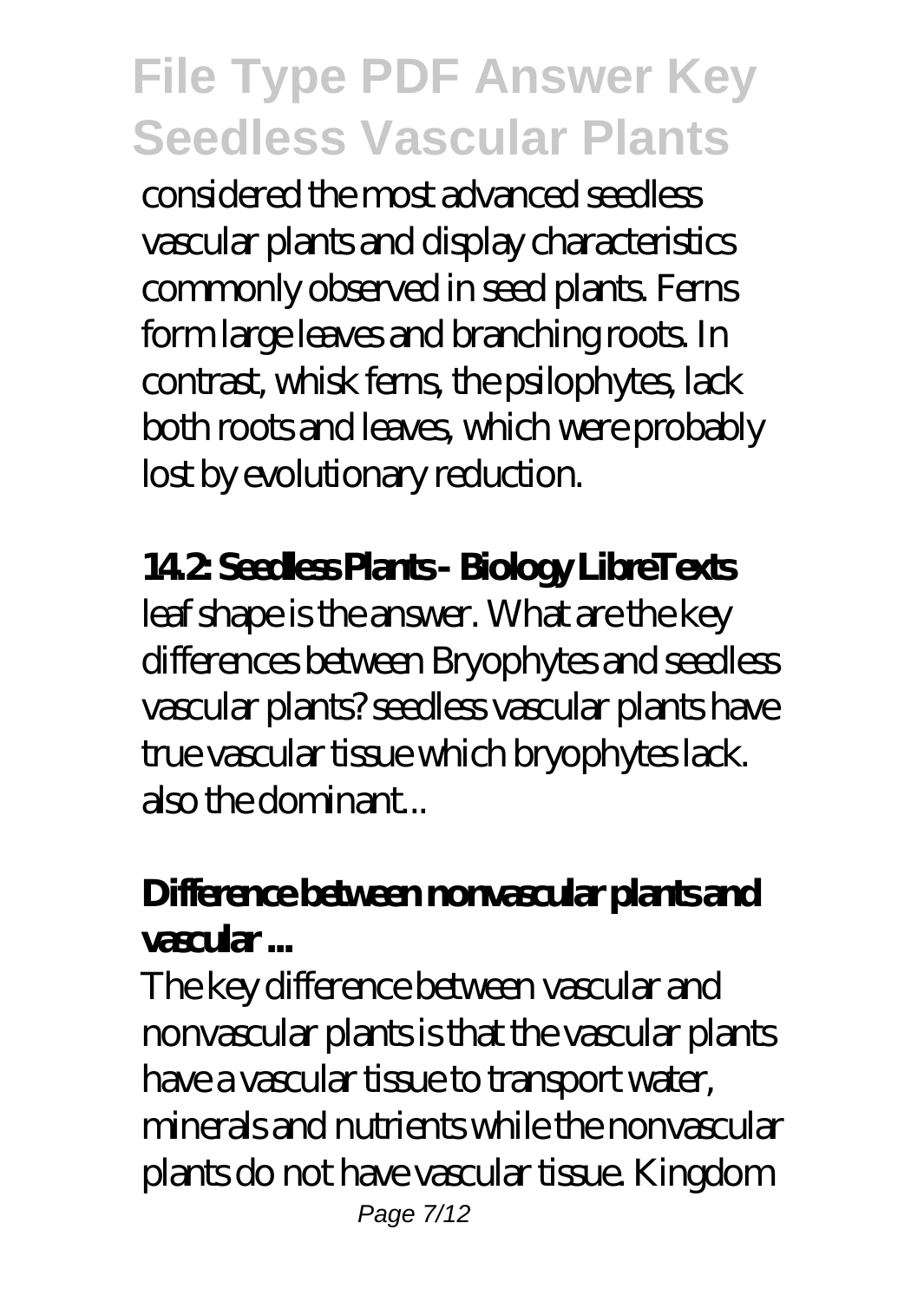Plantae is one of the five kingdoms in the classification system. It includes all green plants that are photosynthetic eukaryotes.

## **Difference Between Vascular and Nonvascular Plants ...**

Seedless vascular plants are plants that contain vascular tissue, but do not produce flowers or seeds. In seedless vascular plants, such as ferns and horsetails, the plants reproduce using haploid ...

### **Are spores vascular plants? - Answers**

Many seedless plants produce spores of one morphological type, which is referred to as: homospory. what does moss form, during its life cycle, when a haploid spore germinates? ... a key step in the evolution of vascular plants was the ability to produce \_\_\_\_\_, a strengthening polymer in the walls of cells that provide support and conduction.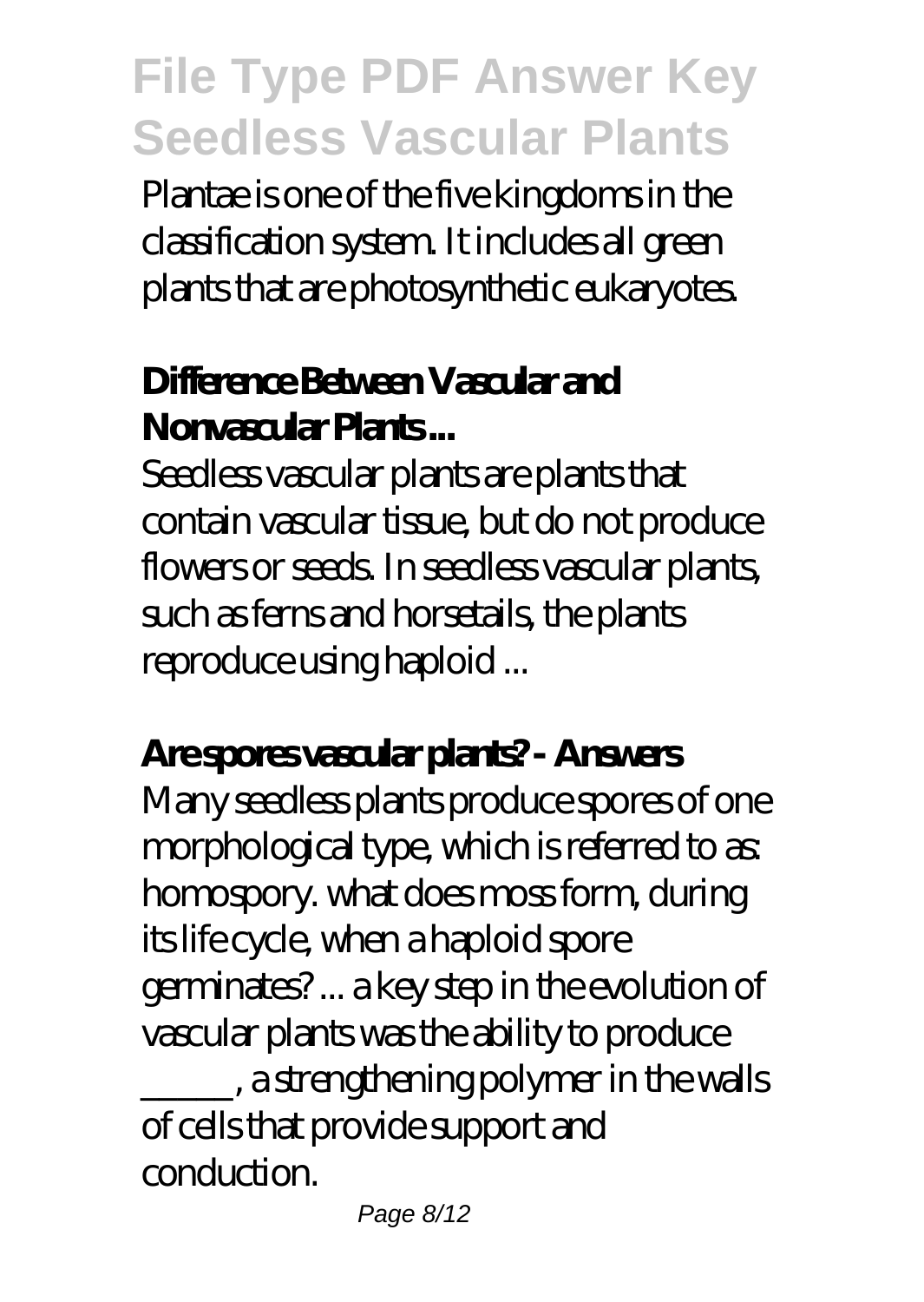## **Chapters 27-29 Flashcards - Questions and Answers | Quizlet**

Bryophytes (no vascular tissue) Liverworts (Phylum Hepatophyta) Mosses (Phylum Bryophyta) Hornworts (Phylum Anthocerophyta. Seedless vascular plants: Club mosses, Spike Mosses, Quillworts (Phylum Lycophyta)Horsetails, Whisk Ferns, Ferns (Phylum Pterophyta) Gymnosperms (vascular, naked seeds) Conifers (Phylum Coniferophyta) Cycads (Phylum Cycadophyta)

## **Reading: Seedless Plants - Biology LibreTexts**

Plants that lack vascular tissue, which is formed of specialized cells for the transport of water and nutrients, are referred to as nonvascular plants. Liverworts, mosses, and hornworts are seedless, non-vascular plants that likely appeared early in land plant Page  $9/12$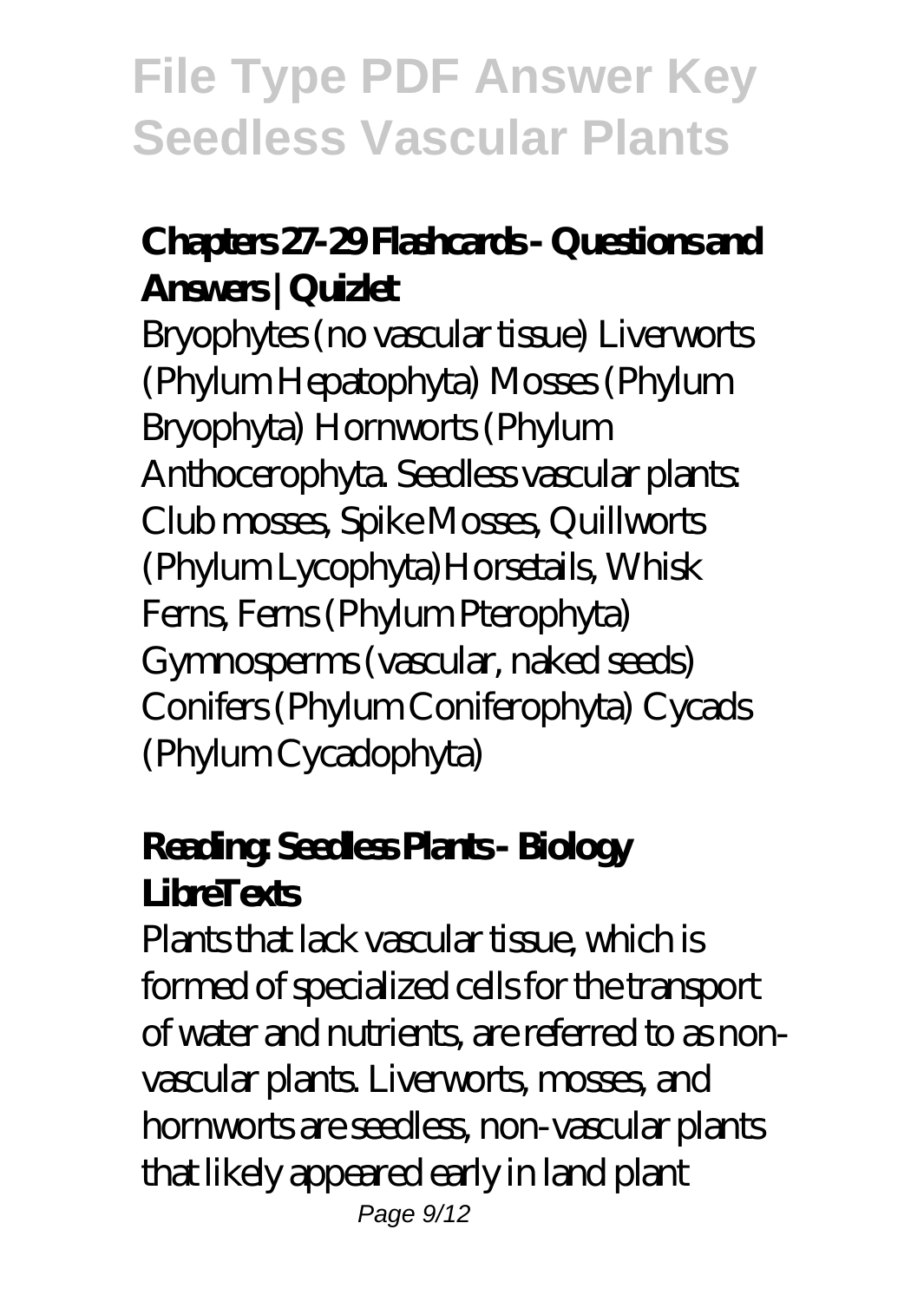evolution. Vascular plants developed a network of cells that conduct water and solutes.

### **Seedless Plants | Biology for Majors II**

Ferns—largest group of seedless vascular plants a. Have stems, leaves, and roots b. Leaves are called fronds c. Reproduce by spores found on the back of their fronds 3. Club mosses—needlelike leaves 4.

#### **Ms. York's Science - Home**

In seedless vascular plants, the sporophyte became the dominant phase of the lifecycle. Water is still required for fertilization of seedless vascular plants, and most favor a moist environment. Modern-day seedless vascular plants include club mosses, horsetails, ferns, and whisk ferns.

### **Seedless Plants – Concepts of Biology**

Plant Diversity I: Nonvascular Plants and Page 10/12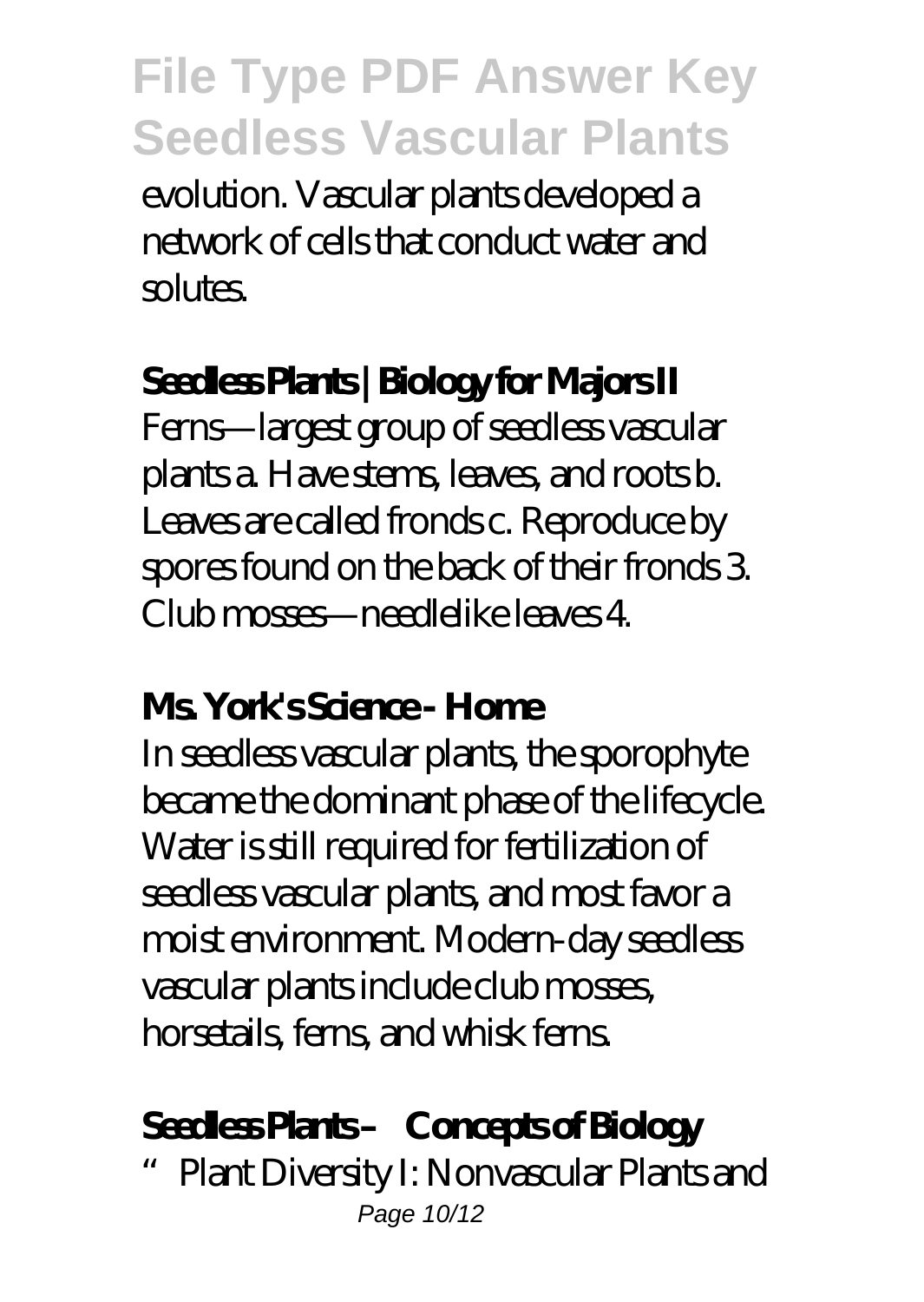Seedless Vascular Plants" BE SURE TO CAREFULLY READ THE INTRODUCTION PRIOR TO ANSWERING THE QUESTIONS!!! You will need to refer to your text book to answer some of the questions on this worksheet. Ex. 15-1: NONVASCULAR PLANTS Lab Study A: Bryophyta: Mosses Results 2.

## **Worksheet for Morgan/Carter Laboratory #15 Plant Diversity ...**

Question: What are examples of seedless plants? Answer: Ferns, horsetails, and club mosses are prime examples of seedless vascular plants. Instead of producing seeds, the plants produce spores which are dispersed by the wind. Question: Is bamboo an angiosperm? Answer: Yes, like other flowering plants, bamboo is an angiosperm.

### **The Differences Between Angiosperms and**

Page 11/12